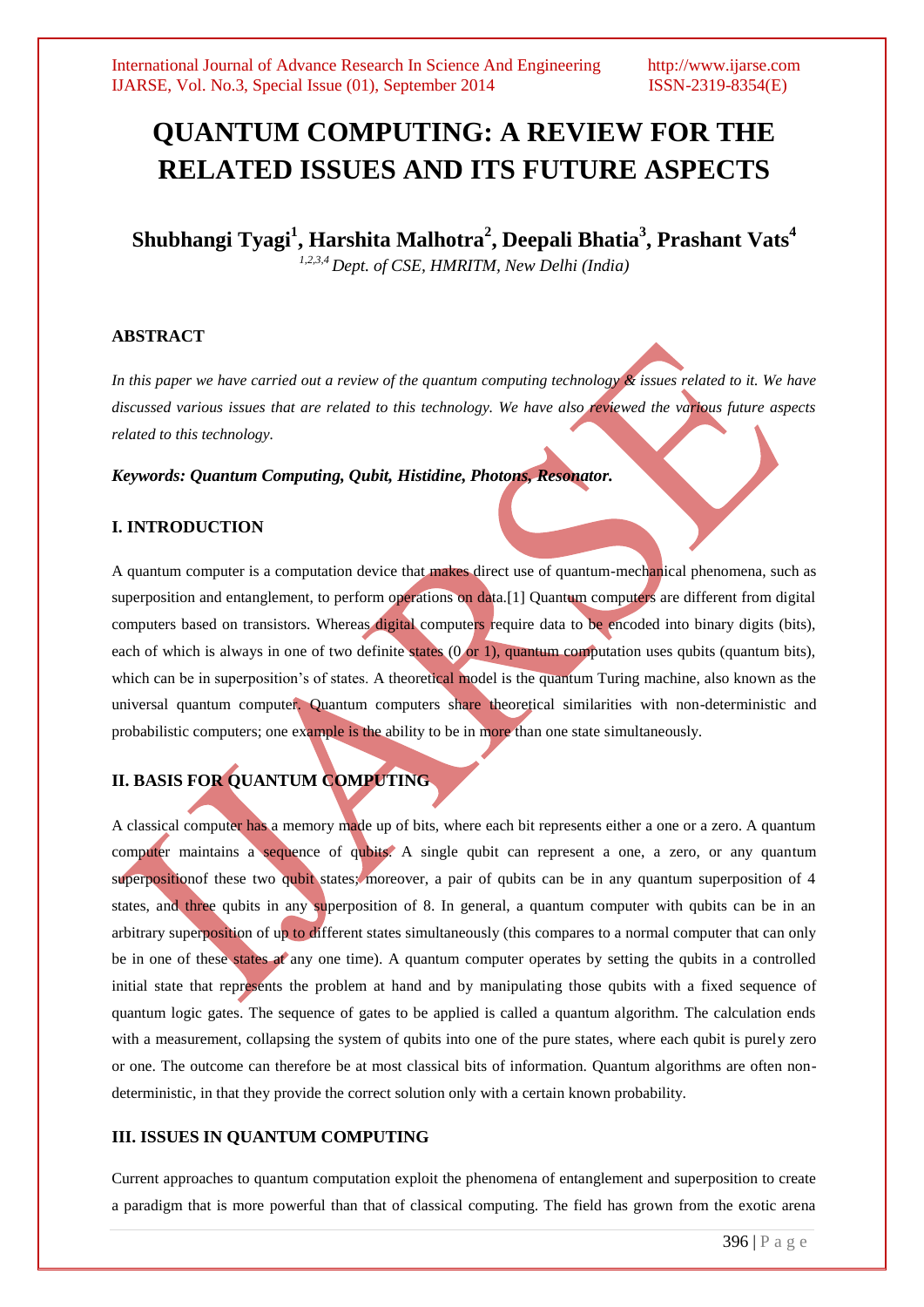confined to a few theoretical physicists into a full scale theoretical and experimental research area with millions of dollars being spent to build prototypes of quantum computers. Many believe that these computers are the only way that one can transcend the eventual limitations of Moore's law, where currently advances have been obtained mainly by advances in lithography. In a quantum computer, the initial state of the quantum register together with the unitary transformations that need to be applied on this state depend of the problem. But this is done mathematically, and it is not clear whether the many hurdles that confront the actual building of these computers will ever be overcome. The main mathematical results related to the exponential speed up provided by the quantum version of the Fourier transform. QUANTUM effects are vital to modern electronics. They can also be a damnable nuisance. Make a transistor too small, for example, and electrons within it can simply vanish from one place and reappear in another because their location is quantumly indeterminate. Currents thus leak away, and signals are degraded. Other people, though, see opportunity instead. Some of the weird things that go on at the quantum scale afford the possibility of doing computing in a new and faster way, and of sending messages that—in theory at least—cannot be intercepted. Several groups of such enthusiasts hope to build quantum computers capable of solving some of the problems which stump today's machines, such as finding prime factors of numbers with hundreds of digits or trawling through large databases. They gave a progress report to the annual meeting of the American Association for the Advancement of Science (AAAS) in Vancouver. At the core of their efforts lie the quantum-mechanical phenomena of superposition and entanglement. An ordinary digital computer manipulates information in the form of bits, which take the value of either 0 or 1. These are represented within the computer as different voltages of electric current, itself the result of the electron's charge. This charge is a fixed feature of all electrons; each has the same amount of it as any other. But electrons possess other, less rigid properties like spin, which can be either "up", "down" or a fuzzy, imprecisely defined combination of the two. Such combinations, known as superpositions, can be used to construct a quantum analogue of the traditional bit—the qubit. Entanglement, meanwhile, is the roping together of particles in order to add more qubits. Each extra qubit in a quantum machine doubles the number of simultaneous operations it can perform. It is this which gives quantum computing its power. Two entangled qubits permit four operations; three permit eight; and so on. A 300-qubit computer could perform more concurrent operations than there are atoms in the visible universe.

# **IV. A COHERENT IDEA**

Unfortunately, such a machine is not in the offing. Entanglement and superposition are delicate things. Even the slightest disturbance causes qubits to "decohere", shedding their magical properties. To build a working quantum computer, qubits will have to become more resilient, and progress so far has been slow. The first quantum computations were done in the lab in 1995. Since then various teams have managed to entangle as many as 14 qubits. The record holders, a group in Innsbruck, use a device called an ion trap in which each qubit exists as a superposition of a rubidium atom at different energies. Raymond Laflamme and his colleagues at the University of Waterloo, in Canada, have managed to entangle 12 qubits by performing a similar trick, entangling certain atoms within a single molecule of an amino acid called histidine, the properties of which make it particularly suited to such experiments. The problem with these approaches is that they will not be easy to scale up. Ion traps reside inside big vacuum chambers, which cannot easily be shrunk. And a molecule of histidine contains only so many suitable atoms. So the search is on for more practical qubits. One promising approach is to etch qubits in semiconductors. Charles Marcus, previously of Harvard University and now at the University of Copenhagen,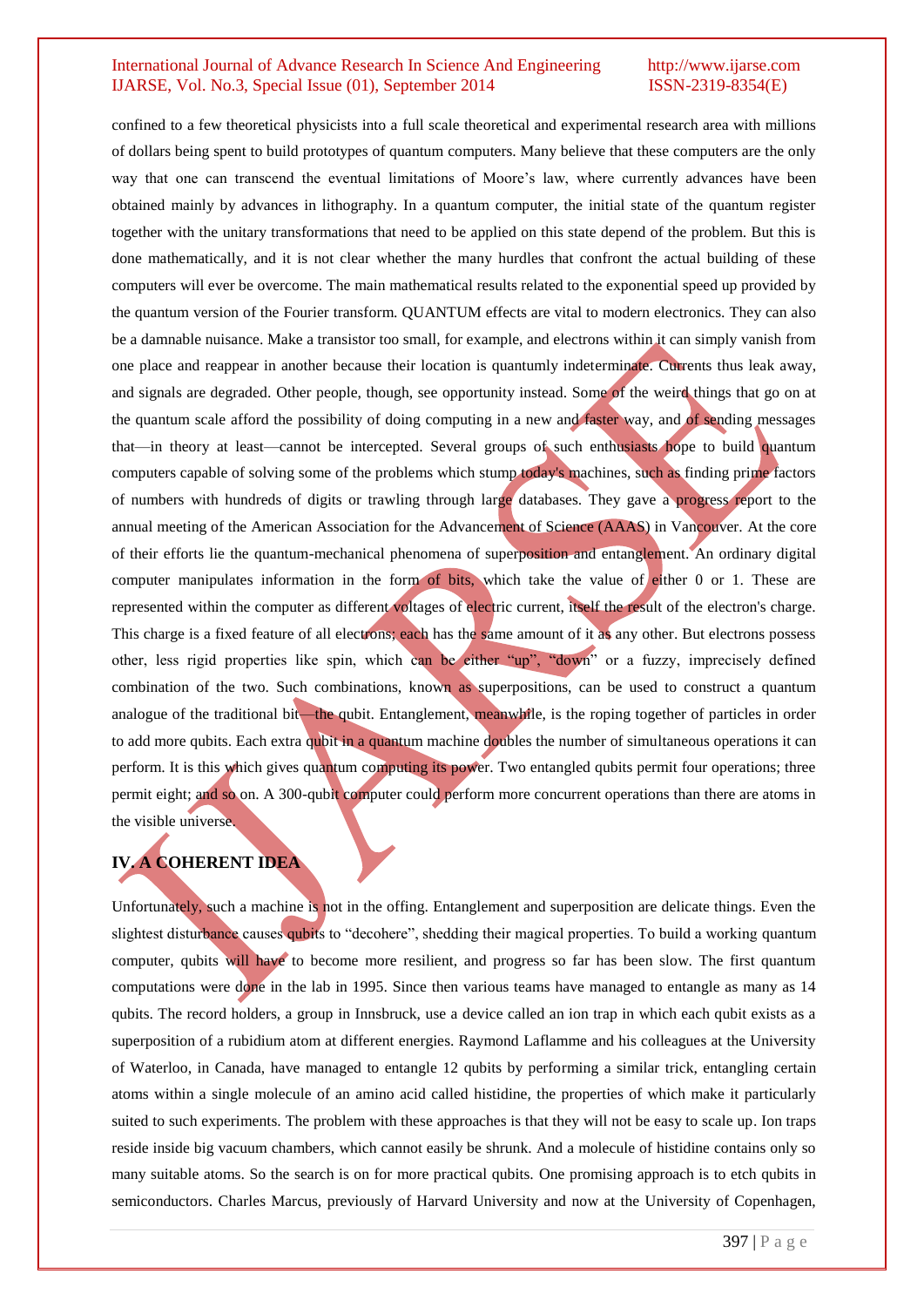has been using electrons' spins to do this. Single-electron qubits decohere quickly, so his team decided instead to create a qubit out of two electrons, which they trapped in "quantum dots", tiny semiconducting crystals (of gallium arsenide, in this case). When two such dots are close together, it is possible to get an electron trapped in one to pop over and join its neighbour in the other. The superposition of the two electrons' spins produces the qubit. Dr Marcus's team have so far managed to stitch four such qubits together. An array of clever tricks has extended their life to about ten microseconds—enough to perform the simple algebraic operations that are the lifeblood of computing. They hope to extend their life further by using silicon or carbon, the atomic nuclei of which interfere less with the entangled electrons than do those of gallium arsenide. John Martinis and his colleagues at the University of California, Santa Barbara (UCSB), meanwhile, have been trying to forge qubits from superconducting circuits. In a superconductor, electrons do not travel solo. Instead, for complicated quantum-mechanical reasons, they pair up (for the same reasons, the pairs feel no electrical resistance). When they do so, the pairs start behaving like a single particle, superposing proclivities and all. This superparticle can, for instance, in effect be moving in two directions at once. As electrons move, they create a magnetic field. Make a closed loop of superconducting wire, then, and you get a magnetic field which can be facing up and down at the same time. You have yourself a superconducting qubit—or five, the number Dr Martinis has so far managed to entangle. He has another clever trick up his sleeve. Using a device called a resonator he has been able to transfer information from the circuit to a single photon and trap it in a cavity for a few microseconds. He has, in other words, created a quantum memory. A few microseconds may not sound much, but it is just about enough to perform some basic operations. The problem with all these approaches is that the quantum states they rely on are fragile, which allows errors to creep in. One way to ensure that they do not scupper the calculation is to encode the same information in several qubits instead of just one. Drs Marcus, Martinis and Laflamme have therefore had to build redundant qubits into their systems. For every "logical" qubit needed to do a calculation, there is a handful of physical ones, all of which need to be entangled. Michael Freedman is trying to address this problem by taking a different tack. Together with his colleagues at Microsoft's Station Q research centre, also at UCSB, he is trying to build what he calls a topological quantum computer. This uses a superconductor on top of a layer of an exotic material called indium antimony. When a voltage is applied to this sandwich, the whole lot becomes a quantum system capable of existing in superposed states.

# **V. WHAT QUANTUM COMPUTERS CAN DO FOR US**

To begin with, there are still many issues that must be solved before a practical, working quantum computer can be achieved. A quantum computer is not something that we can expect to be using any day soon. The completion of a quantum computer, however, will make it possible to instantly solve problems that require exhaustive calculations by "brute force," a method that existing computers are not particularly strong at. Problems of this type include the computing of prime factors and the solving of NP-complete problems that must consider the combination of a vast number of events. We can also expect the quantum computer to be applied to quantum simulations for analyzing complex quantum systems such as protein reactions and catalytic material, and to secure communications based on quantum cryptography. At the same time, it is sometimes mistakenly thought that any type of computation will be accelerated by a quantum computer. This misunderstanding originates with the false idea that a quantum computer achieves high speed in the same way that a personal computer would by increasing the speed of its CPU. Let's take the case of calculating 1+1 in a quantum computer. The time required for performing this simple calculation and outputting its result would not be very different from that of an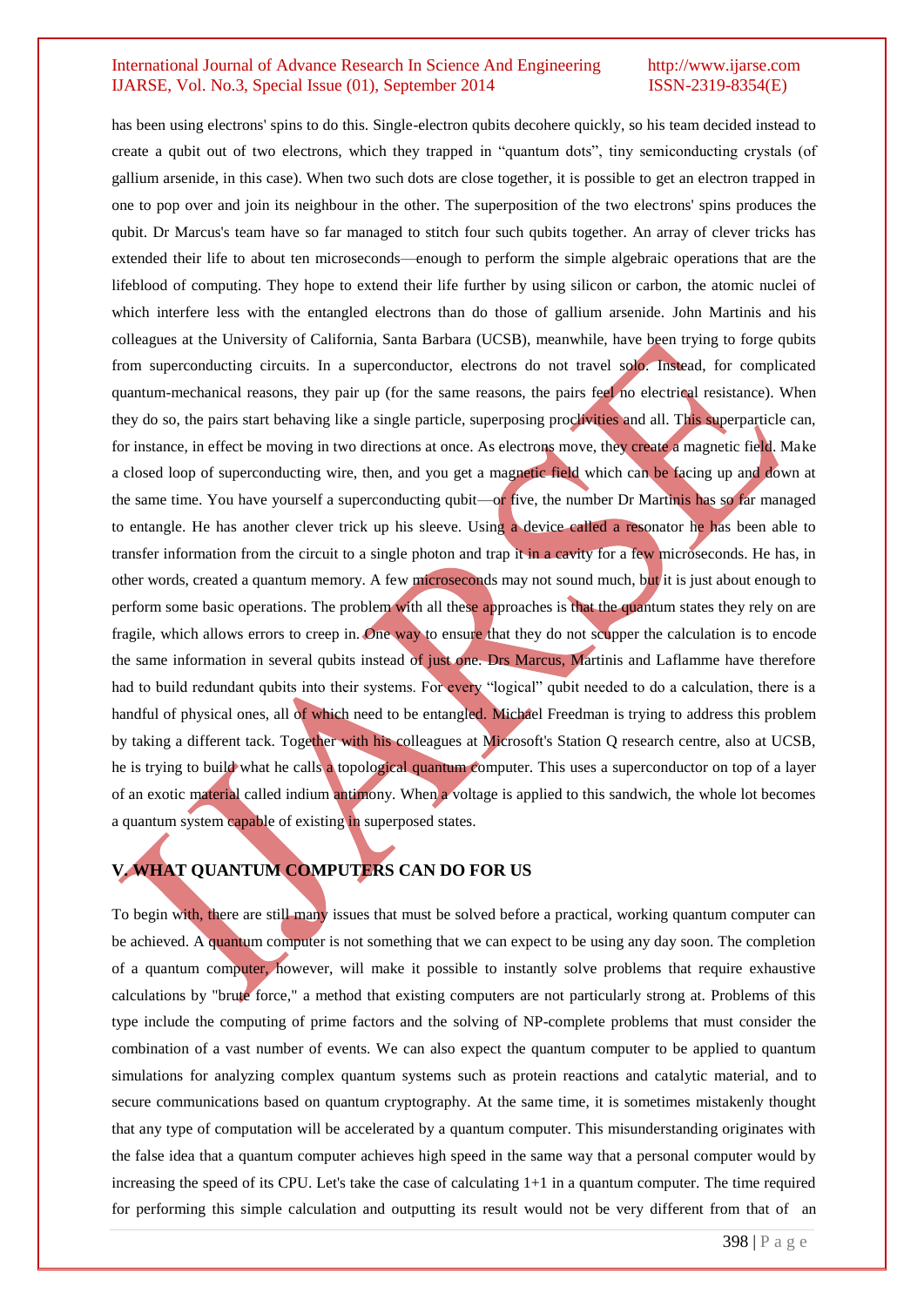existing computer. In short, the wonderful features of the quantum computer will probably not be appreciated as long as we think of it in terms of the computers that we now use in our daily lives. However, for specialists that are working on problems adequate for the quantum computer and that wish to perform computations that would require a huge amount of time even for a supercomputer, the quantum computer is a dream come true. The following graph shows how existing computers and quantum computers are expected to evolve in terms of integration and information-processing capacity. According to Moore' Law, which states that data density in semiconductor devices doubles every 18 months (an empirical law first observed by Gordon Moore in 1965), the length of high-speed semiconductor gate electrodes in existing computers should reach 6 nm by the year 2020. Concerning this area of research, NEC announced the successful development of a 5-nm transistor in December 2003. A transistor size of 5 nm, however, is thought to be the limit of device miniaturization in terms of operating principles. The quantum computer, on the other hand, will eventually surpass the informationprocessing capacity of existing computers as the number of quantum bits steadily increases.



**Fig.1 Progress Of Information Processing Capability Of "Classical" And Quantum Computers**

### **VI. WHAT WILL QUANTUM COMPUTERS BE USED FOR IN THE FUTURE**

Like any technology that hasn't quite passed from science fiction to science fact, quantum computers have had high expectations placed on them. But with the arguably slow process in the development of quantum computers, as well as the discovery that their uses may be more limited than initially theorized, these heavily hyped machines have fallen somewhat in prestige. Even MIT's news service saw fit to publish a headline in 2009 that read, "Quantum computing may actually be in useful". In truth, quantum computers may have wide applications, but it's difficult at this relatively early stage to do anything more than guess what those might be. We know that quantum computers will be better than traditional computers at decryption, owing to their ability to quickly factor large numbers. That MIT news article pointed to a study that found that quantum computers would be useful for solving systems of linear equations, making them useful for highly complex calculations -- like modeling proteins or weather systems. Quantum computers could also make searches much more efficient, which have drawn the attention of the world's largest Internet companies. In December 2009, Google published a post on one of its blogs about the company's research into using quantum computers for image search. Google's efforts have found that quantum computers can search for a particular image, or recognize an object within a larger image (in this case, a car), much faster than a traditional computer . But some critics have questioned whether the machines provided by D-Wave Systems, the company working with Google on the project, even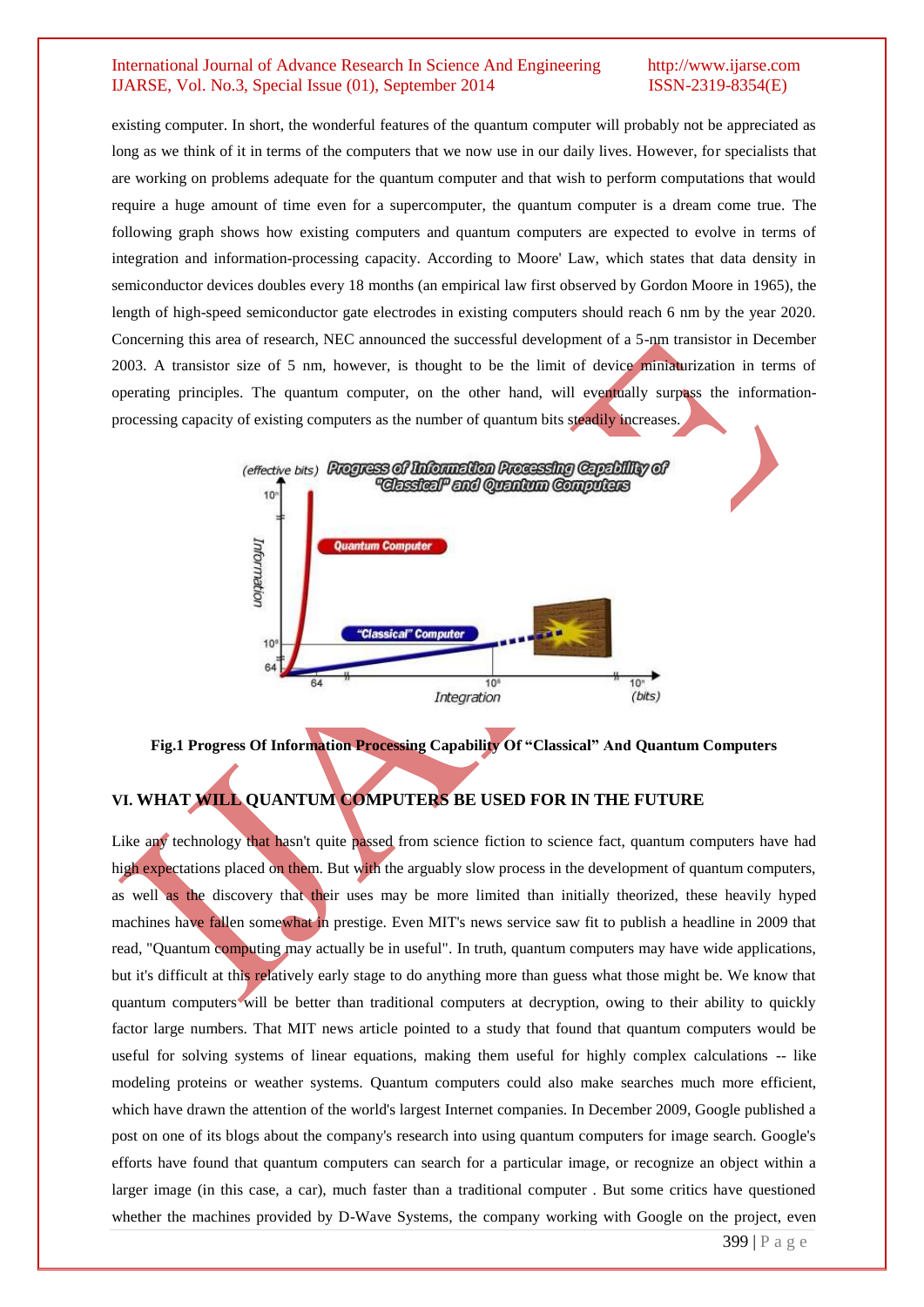qualify as quantum computers. D-Wave uses some novel methods to produce its computers (it's not clear if the company makes proper use of "entanglement," a phenomenon essential to quantum computing), and some scientists have said that its claims of producing 128-qubit computers don't seem credible. (A qubit is a unit of quantum information that can be 0, 1 or 0 and 1 simultaneously.) In research settings, most quantum computers have topped out at far lower levels, such as 4 or 8 qubits. Even as some experts question its claims, D-Wave has achieved mainstream recognition, publishing papers in the journal "Nature" and selling one of its 128-qubit machines to Lockheed-Martin -- the first commercial sale of a quantum computer.

#### **VII. THE FUTURE OF QUANTUM IT**

The word "quantum" can conjure images of scientists working on technology that will one day allow time travel, or, at the very least, permit travel to alternate realities. Although such developments may currently be confined to an episode of Dr. Who, the use of quantum information technology in business computing will become a reality within the next ten years, says Andrew Shields, leader of the quantum information group at Toshiba's Cambridge Research lab. Shields and his team have made a breakthrough that they say will allow information to be captured and returned to the user in a meaningful form after having been processed by a quantum IT program. Shields says this would allow future computers to process complex computations in four months. This may seem like a long time, but it would take a 1Ghz computer of today's standards longer than the age of the universe to perform the same calculations.In traditional computing, a bit is a fundamental unit of information, represented in binary as 0 or 1 and stored as an "on" or "off" signal on an electronic circuit. If you search a database for a particular result, the computer program methodically analyses each row of data in the database, bit by bit, for a positive match. Where there is a match, the database returns a value of "true" (where true is the binary state "1") or "false" (binary state "0") for no match.In a quantum computer, the fundamental unit of information is a qubit. Qubits are stored on particles of light called photons. A qubit can exist not only in a state corresponding to the logical values 0 or 1, but also in states corresponding to a blend or superposition of these values. When searching a database in quantum computing, the program would be able to "see" all results at once from a superposition instantly, rather than having to move through each row. "The net effect of quantum computing is that data can be processed much quicker than under a traditional computing model," says Shields. The other benefit of quantum computing is that it can enable secure communications over optical fibre links. This is where scientists at Toshiba labs believe they have made progress. They say they have developed the first practical semiconductor device that can count the particles or photons in light signals. The new device is a significant step towards viable quantum computers and communication systems, which exploit the particle-like properties of light. Counting photons is necessary when sending secret digital keys over long distances. "A simple semiconductor device that can count the photons in a light signal is important for several quantum applications. You can prevent eavesdropping on optical fibre links by counting if the photons have been interfered with," says Shields. Lack of a suitable photon number resolving detector has been a major obstacle to real-world deployment of quantum technologies, says Shields. In principle, quantum key distribution provides a secure means for transmitting secret keys between two parties on fibre optical networks. However, the QKD systems developed so far are vulnerable to hacking. The weak laser diode used to generate single photon pulses that carry the quantum keys, will sometimes generate pulses with multiple photons. As a result, an eavesdropper could split off one of these extra photons and measure it, while leaving the other photons in the pulse undisturbed, thus determining part of the key while remaining undetected. Furthermore, an eavesdropper can determine the entire key, by blocking the